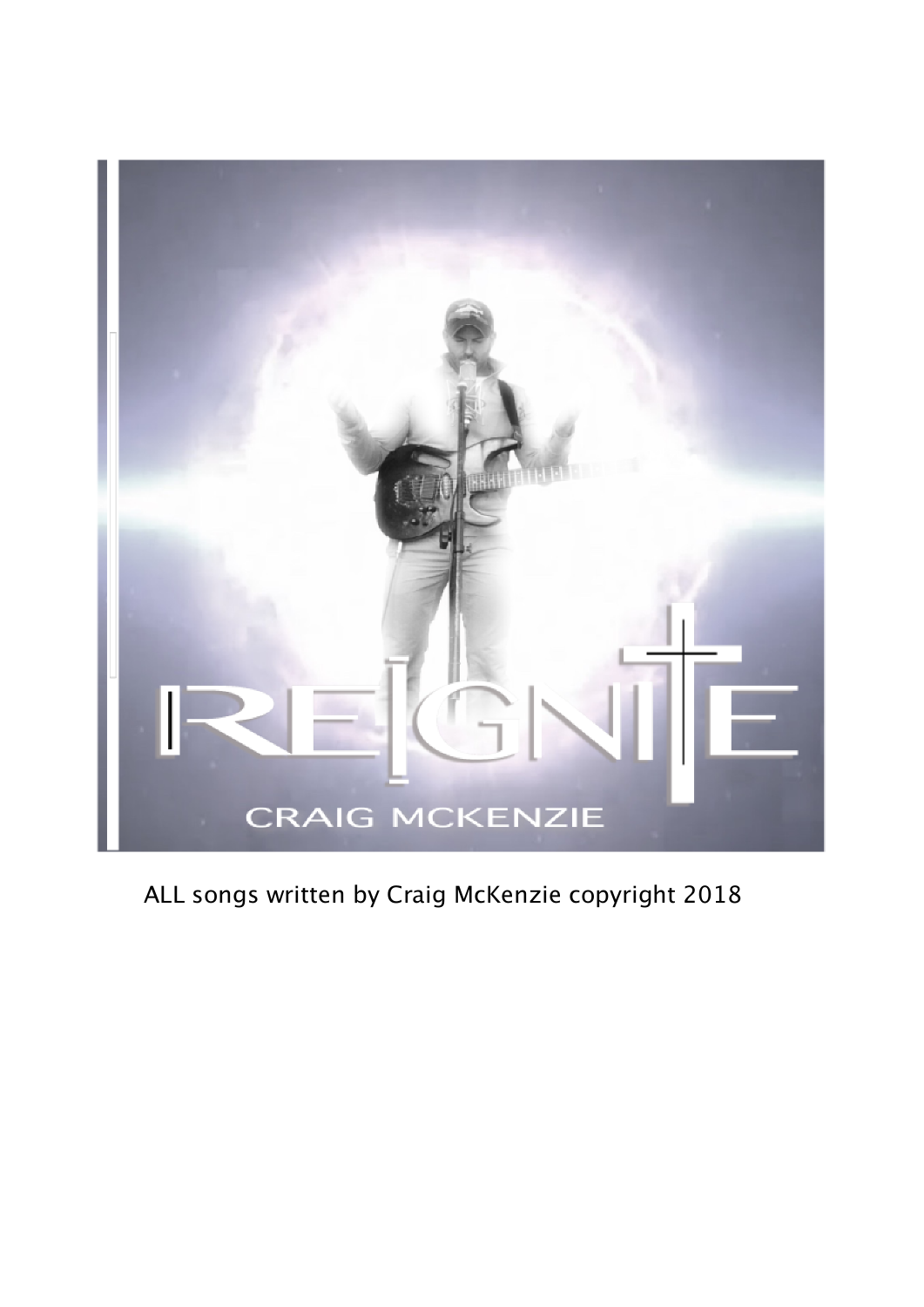# **REIGNITE**

Take me back / take me back to where our love first began / Like an open fire burning inside of me / how did I let the flame fade away but now I hear you calling

My love reignite the fire / feeling your desire over me / I begin to burn again / come breath a little life into these embers / I still remember / the first time you touched me

Awakening / I begin to feel the fire returning / Holy Spirit / you're stirring my heart again / raise me up / take me high on the wings of an eagle / reign in my life with your glory

Reignite the fire / feeling your desire over me / I begin to burn again / come breath a little life into these embers / I still remember / the first time you touched me / took me held me / poured your loving fire inside me / flooding / burning / longing / yearning / bringing me to life our love is rising again

Come my love / come my Lord / I'll be yours forever / let this love now take us over

Reignite the fire / feeling your desire over me / I begin to burn again / come breath your life into these embers / I still remember / the first time you touched me /

My Lord unite the people / may we stand together with the passion of your love and in the power of your name / eight billion souls for the kingdom / yours is the power and the glory / Forever and ever amen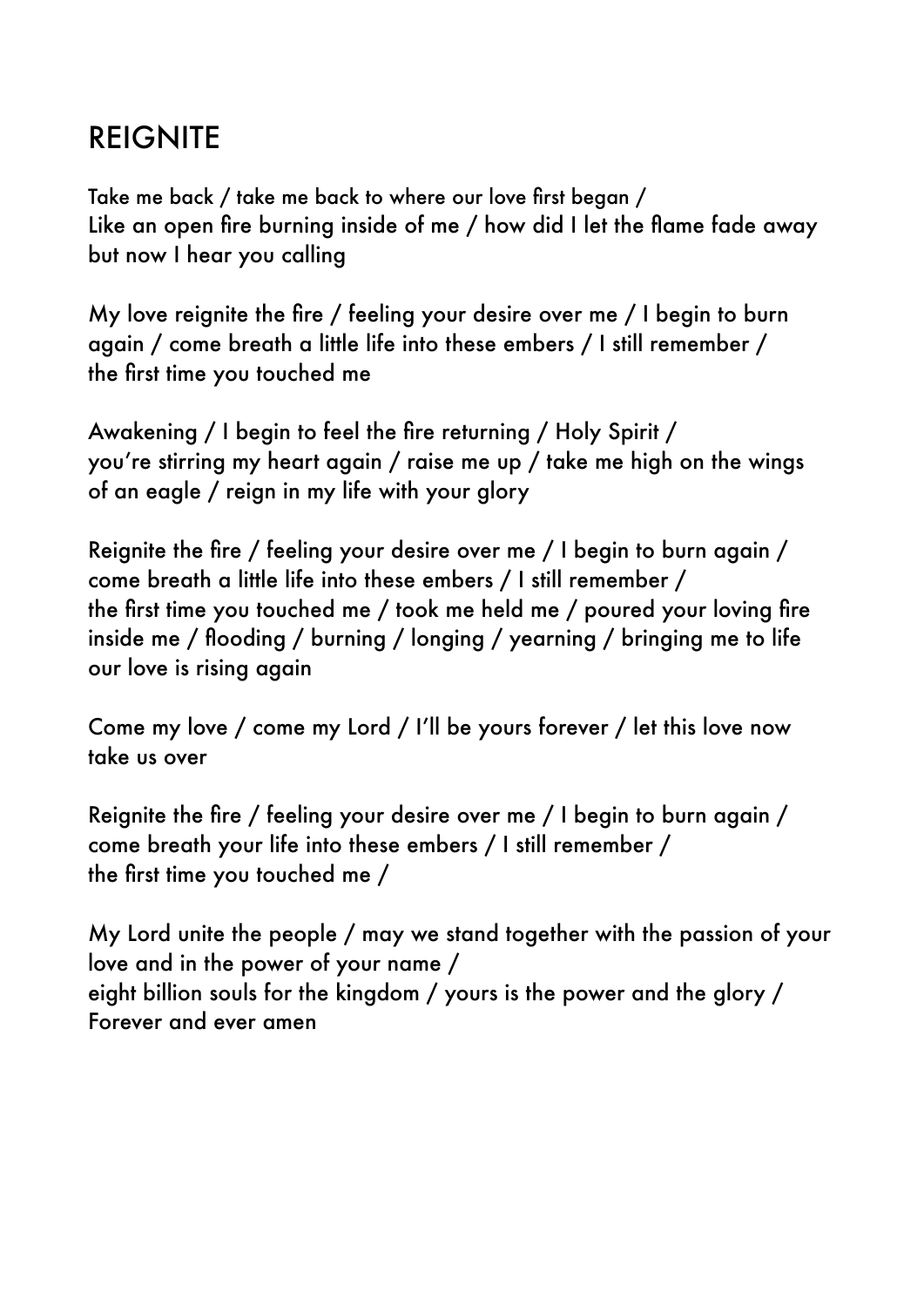## CALLING ALL BELIEVERS

There is only one way to the Father / There is only one path to eternal life / There is only one truth and it's found in the risen one /And his name is Jesus / The Son of God almighty / He came and gave His life That we might have salvation

Calling all believers to stand up and fight for the King / From every nation with one voice / Shout for the king of Kings / He is alive

The universe is not the answer / look beyond the stars to it's creator / He is the Lord on high and He knows your name / He reaches out to every nation / every colour and creed every religion / He came to show the way to eternal life

Calling all believers to stand up and fight for the King / From every nation with one voice /Shout for the king of Kings / He is alive / the battle is won/ the King is alive / the battle is won

The battle is won in the heavenly places / the battle is won / when we are humble and pray / He hears our cries and He will heal the nation / So put your armour on and form the battle line / For our King shall reign forever

Calling all believers to stand up and fight for the King / From every nation with one voice / Shout for the king

Calling all believers to rise up and fight for your King / from every nation with one voice / Shout out the name of Jesus / He is alive / the battle is won / the King is alive Calling all believers to rise up / from every nation with one voice / Shout out the name of Jesus / He is alive the battle is won / the King is

alive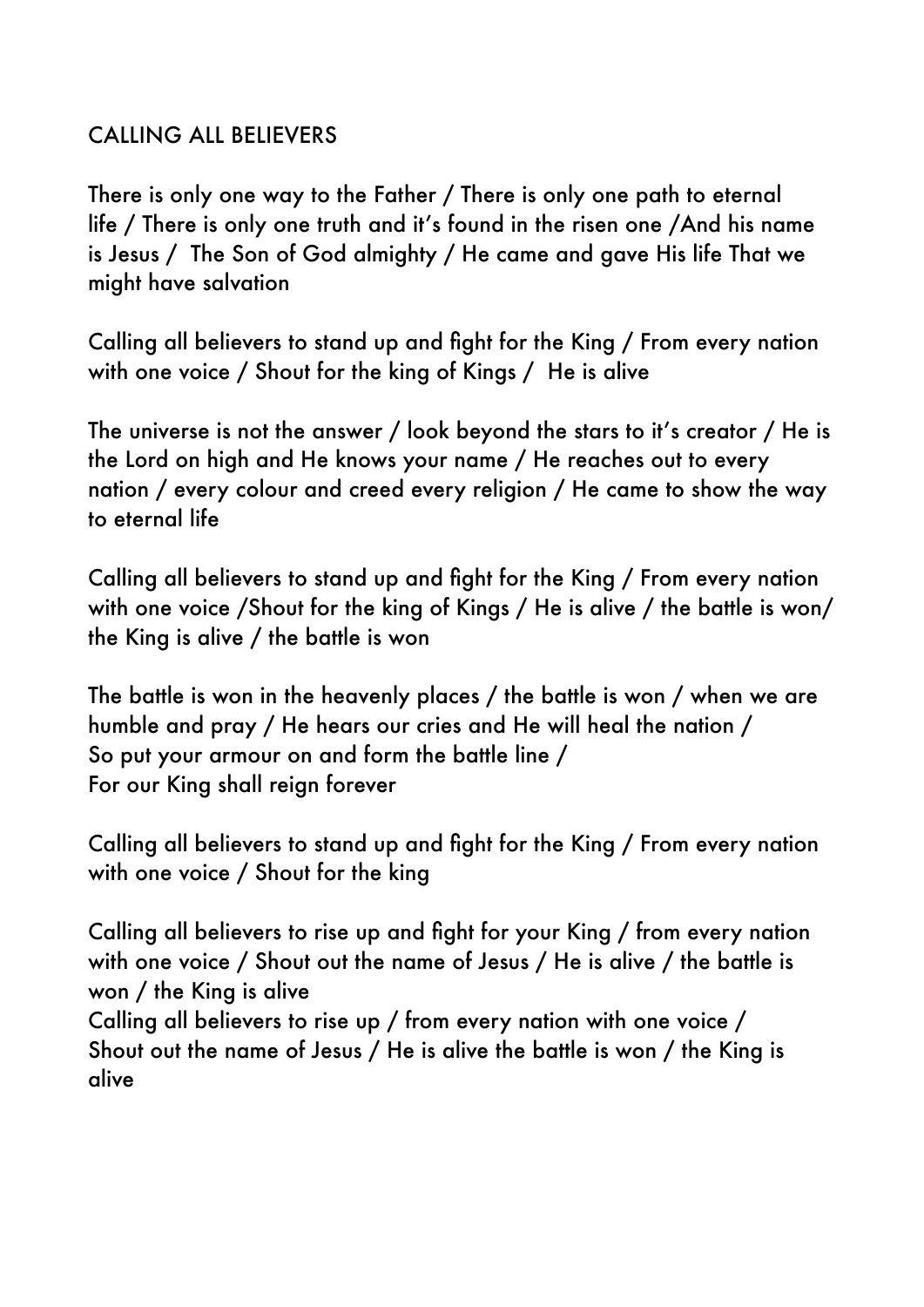## WARRIOR ANGEL

I remember when the gates of heaven opened / and all the angel armies formed a guard of honour / The King had conquered the grave / And now returned to Glory / His name be exalted on high

I was born to rise with the power of the Son burning me with desire / With the Spirit within warriors come alive / With an army of ten million angels / Lord lead us to the battle line

Standing before the throne with all the angel armies / I see the Lion of Judah about to roar in anger / This is the final battle / the enemies reign is over / Our King be exalted on high

I was born to rise with the power of the Son burning me with desire / With the Spirit within warriors come alive / With an army of ten million angels / Lord lead us to the battle line

I was born to rise with the power of the Son burning me with desire / With the Spirit within warriors come alive / With an army of ten million angels / Lord lead us to the battle line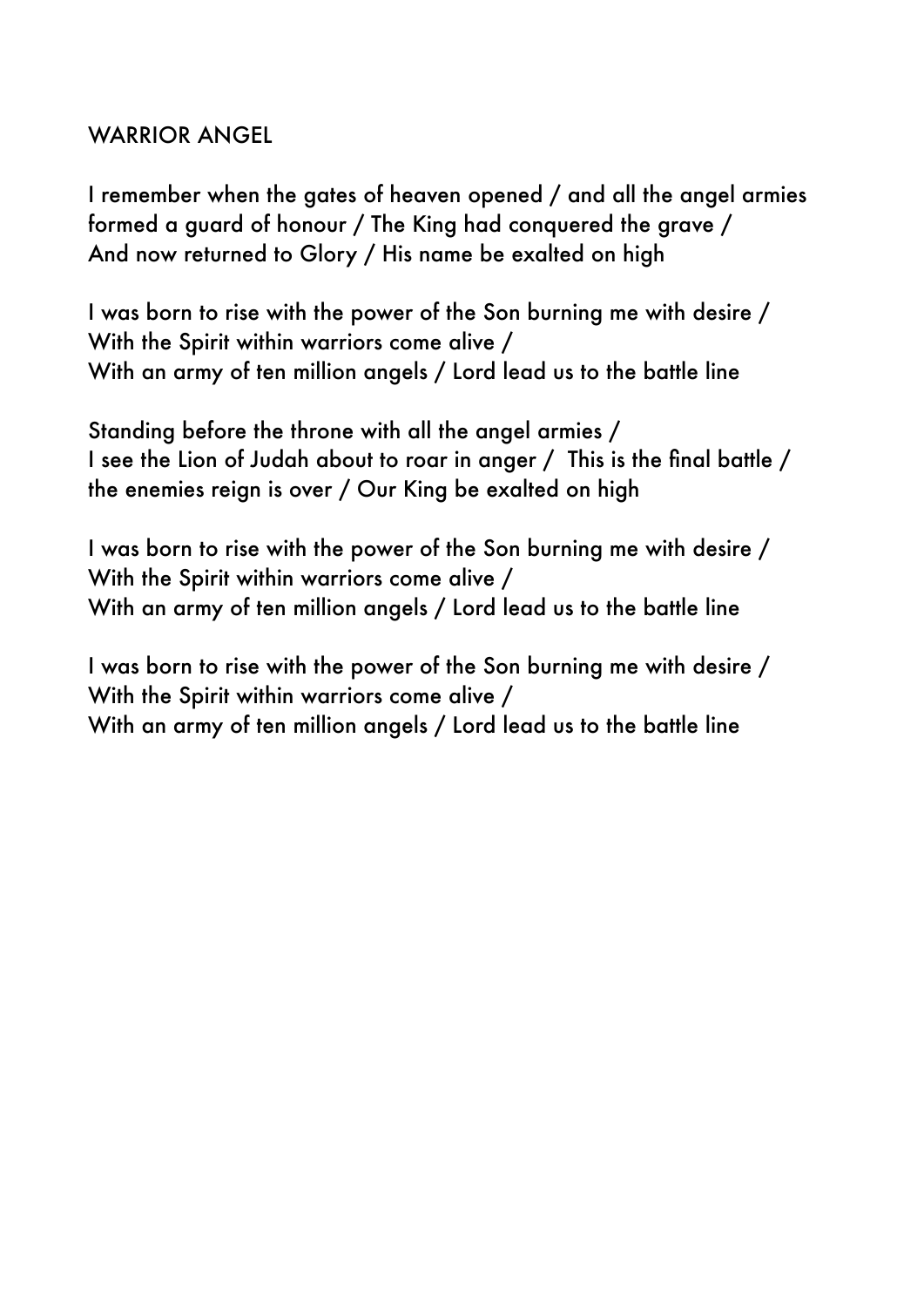## KATHAROS

Deep waters flowing over me / calling me home / I feel you breaking my chains with your love / you touch my pain and it falls to the ground

My heart is beating for you / something's coming over me / And I / I think I'm ready now / I stand before you / reaching out / You touch me I feel / your love / flow right through me now

All the fears of tomorrow fade away / with the whisper of your love / I feel you right by my side every step of the way / As you're guiding me home

My heart is beating for you / something's coming over me / And I / I think I'm ready now / I stand before you / reaching out / You touch me I feel your love / flow right through me now

My heart is beating for you / something's coming over me / And I / I think I'm ready now / I stand before you / reaching out / You touch me I feel your love / flow right through me now My heart is for you / I feel your love all over me / I'm ready now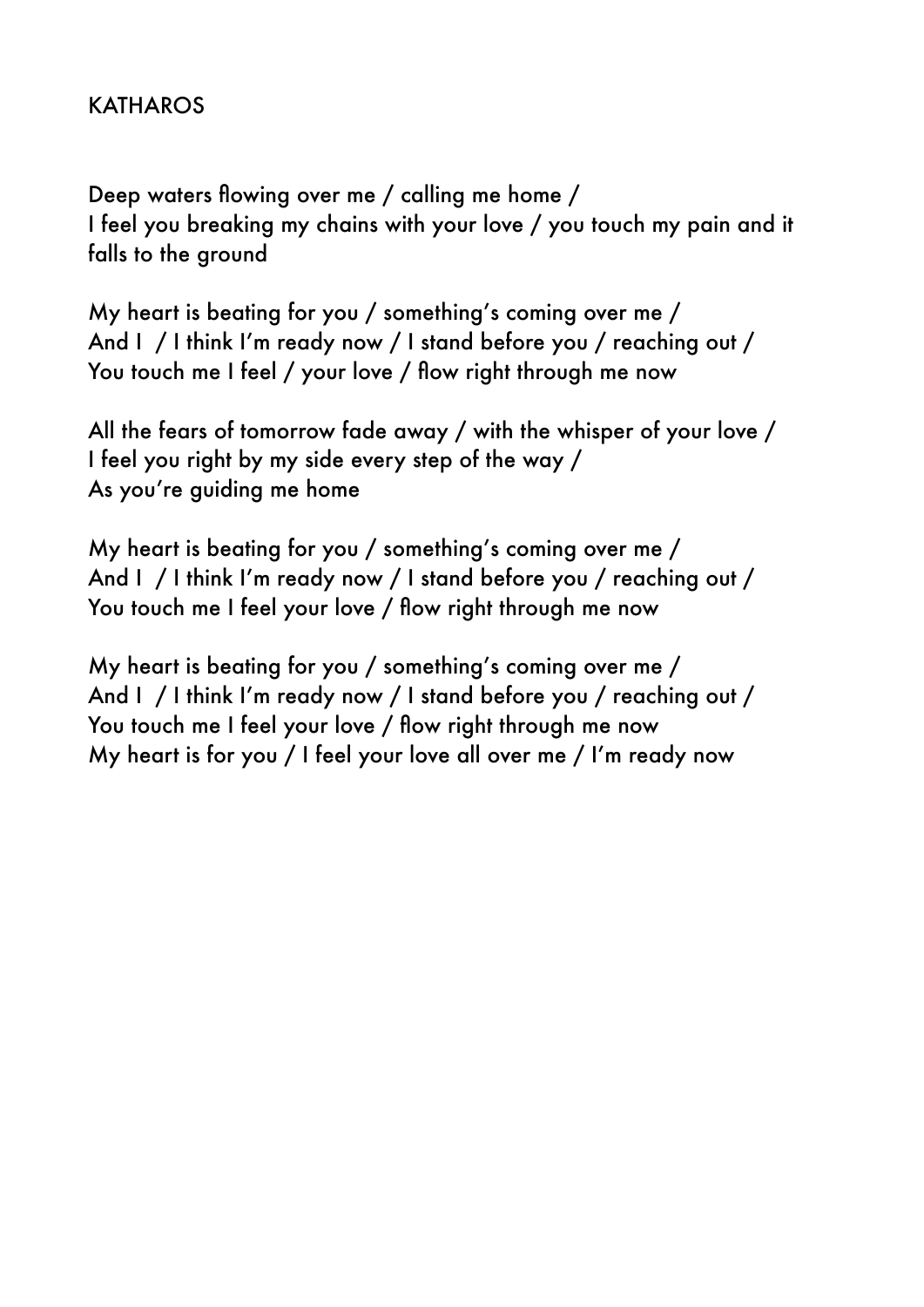#### LOVE CHANGES LIVES

When you call I will follow you / I give you my heart I give you my everything / You came and brought light to a world lost in darkness / you laid down you life out of love for me

And i will give my all to you / and I will live my life for my king He's Jesus my saviour may your name be glorified / your love changes lives

You brought the dead to life / you caused the blind to see / open my eyes / show me your heart for the nations / in a world without hope / you bring love and forgiveness / you laid down you life that we might be set free

And i will give my all to you / and I will live my life for my king He's Jesus my saviour may your name be glorified / your love changes lives

Praise your name / your love has set me free you've broken all my chains / and I will / follow you for all of my days I will serve my king ruler of everything / we give you the glory Jesus you saved us and healed us with your love / your unfailing love

Jesus my saviour oh your sacrifice wherever you call me i will go

And i will give my all for you and i will live my life for my king / He's Jesus / victorious Jesus / may your name be glorified / your love changed my life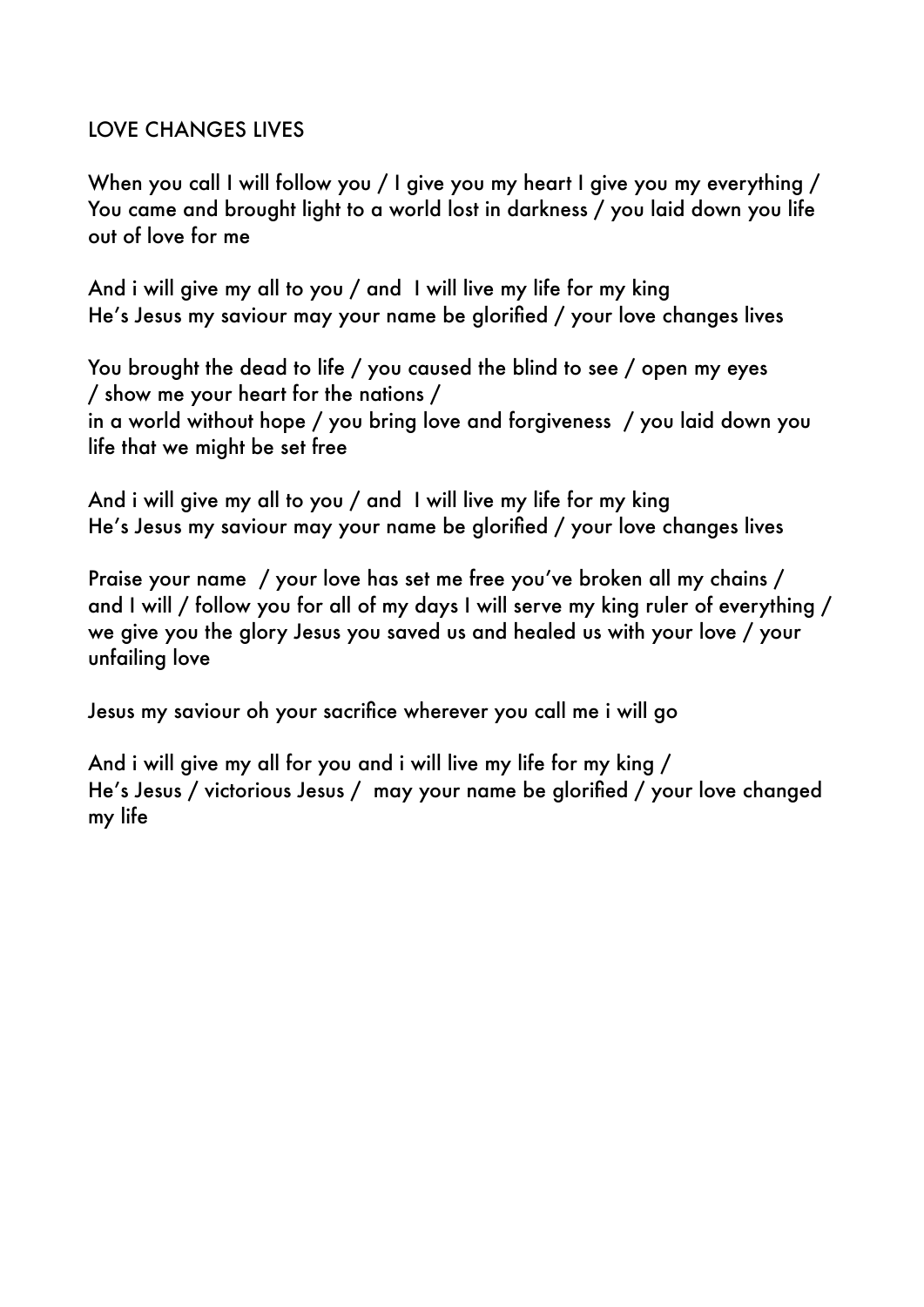#### **ALL YOURS**

Ohhh I feel my heart is softening / and my walls are tumbling down down down When I hear you whispering / that you love me

And my heart is all yours and my soul never felt so free / I'm baptised by your love washing over me / everyday with you by my side / makes this journey worth breathing / I'm breathing your la la la la la la la love

Ohhh everyday is beautiful when I look around / and know you're in my life Anything is possible when you're with me

And my heart is all yours and my soul never felt so free / I'm baptised by your love washing over me / everyday with you by my side / makes this journey worth breathing / yeah

You know me / you know all of my secrets / there ain't no nothing come between us / I am completely yours / And I love you / I love your little surprises / and I get to spend the rest of my life / getting to love your more

La la la la la la la la love / La la la la la la la la love

Now my heart is all yours and my soul never felt so free / I'm baptised by your love washing over me / everyday with you by my side / makes this journey worth breathing / I'm breathing your la la la la la la la love Breathing your la la la la la la la la love /

I'm breathing your la la la la la la la love / I'm breathing your love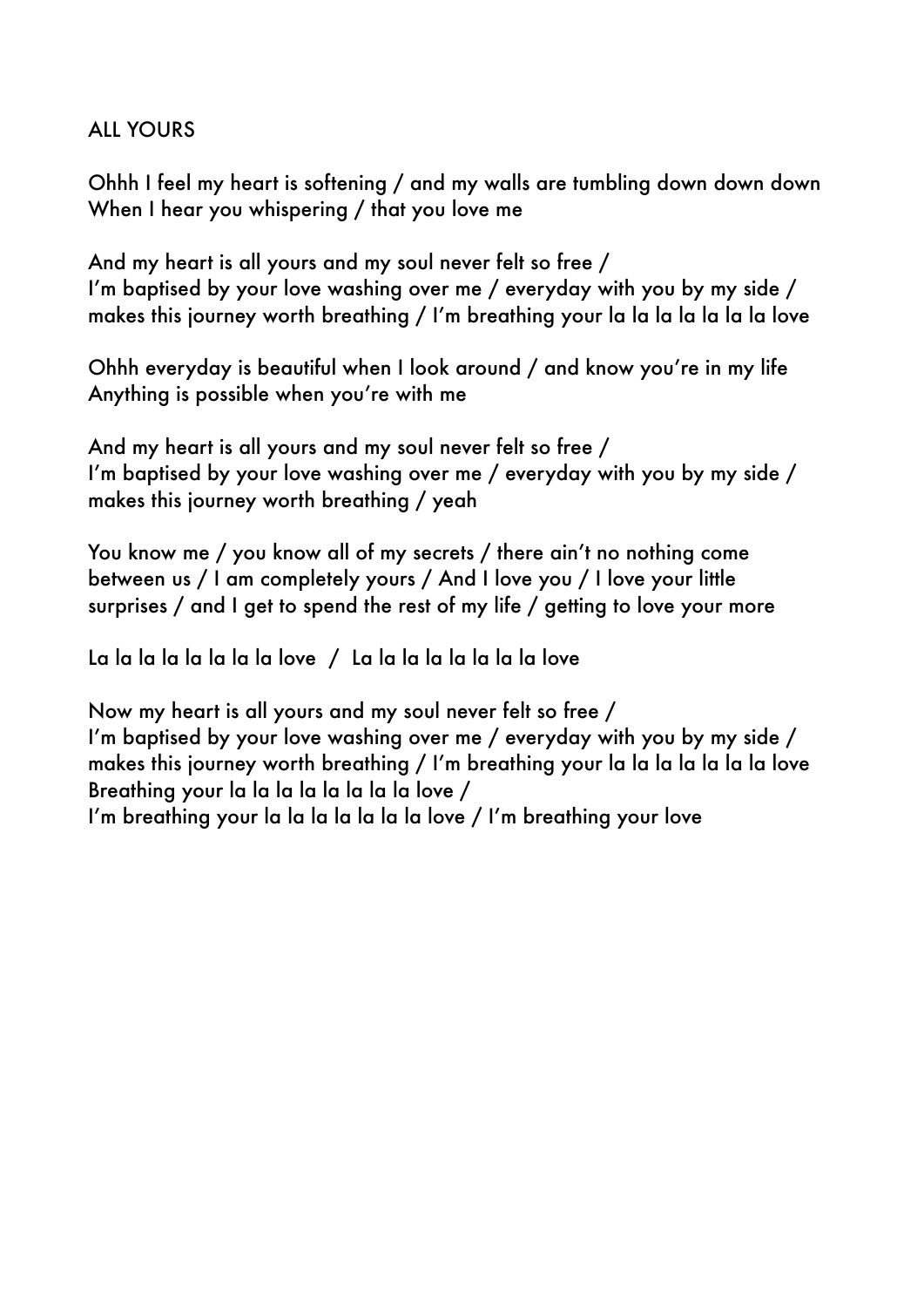#### MY AMERICA

I see the Lord God raising a man / I see the Lord God guiding his hand I hear the Lords voice / calling out his name / oh and I have chosen / A leader to stand for my people / A leader to stand for his nation An I will call him my anointed one

America / I have not forsaken you / My America / I have not forgotten you I hear the cries of my people / I'm bringing healing to the land I see the heart of the nation / and I will make her great again

From the fire I am shielding you / from the enemy / I am protecting you / They come in power / but they come against the Lord God You are chosen and I want you to know me / You're anointed / And I'll show you my power and my glory / as you call upon my Holy name

America /I have not forsaken you / My America / I have not forgotten you I hear the cries of my people / I'm bringing healing to the land I see the heart of the nation / and I will make her great again

Stand with Israel and I will fight for you

And I will make her mine again

America / I have not forsaken you / My America / I have not forgotten you I hear the cries of my people / I'm bringing healing to the land I see the heart of the nation / and I will make her great again

America / I have not forsaken you / My America / I have not forgotten you I hear the cries of my people / I'm bringing healing to the land I see the heart of the nation / and I will make her great again

My America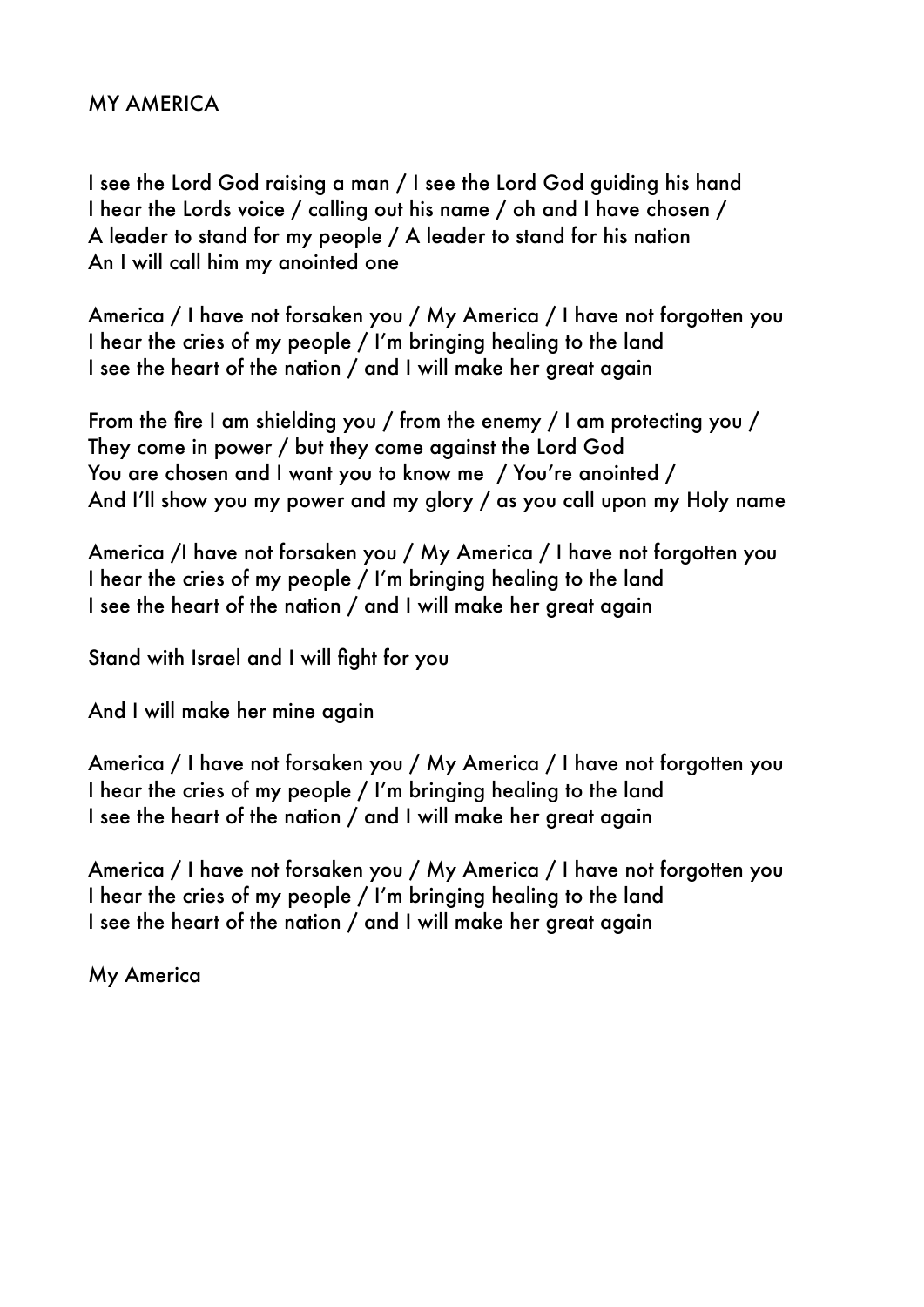#### WHAT YOU'RE WORTH

When your heart is feeling weary / And you feel you've lost your way And It feels like I'm all alone / lost in the shadows / and my light is fading away

What am I worth to you? / God where are you? Child I am here beside you / open up your heart / When I turned against my only Son for you / then you're worth everything

Remember you're my beautiful child / don't you realise how much you mean to me / I let my Son die for you / that you might be set free / see I've made a way / I've made a way for us to be together

So next time this broken world tries to tell you what you're worth / remember

What you are worth to the Father of creation / what you are worth to the all powerful King / when He turned His back against His only Son for us / Then we're worth everything / we're worth everything

I am here there's no need to worry / and I am always beside you I am here / you are my beautiful child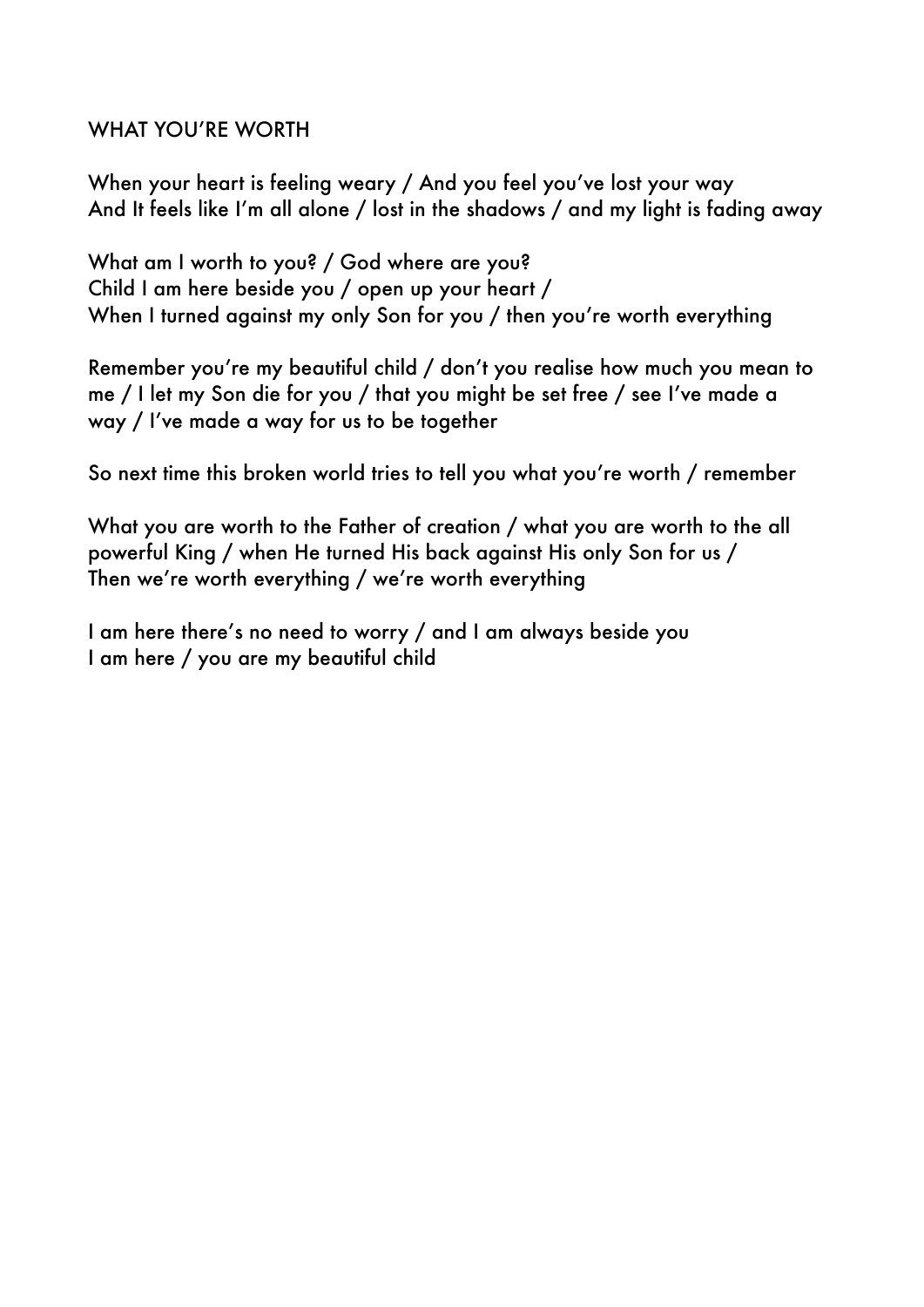#### JESUS THE LIGHT

In a world of sinking sand / Lord you are my foundation On this solid rock I stand / take me deeper in your love / I wanna know you

Jesus you are the light / the Saviour of the nations / come revive the fire / The passion of salvation / let it burn / let it burn / till my life reflects your name Messiah you are the Holy one

My family and my friends / Lord some of them don't yet know you / You're the only one who can / bring their hearts to life / I want them to know You

Jesus you are the light / the Saviour of the nations / come revive the fire / The passion of salvation / let it burn / let it burn / till my life reflects your name Messiah you are the Holy one / Ohhh

I see a broken world / searching dying lost without you Lord break my heart / that I may reach them with your love / before it's too late

Jesus you are the light / the Saviour of the nations / come revive the fire / The passion of salvation / let it burn / let it burn / till my life reflects your name Messiah you are the Holy one

Jesus you are the light / the Saviour of the nations / come revive the fire / The passion of salvation / let it burn / let it burn / till my life reflects your name Messiah you are the Holy one